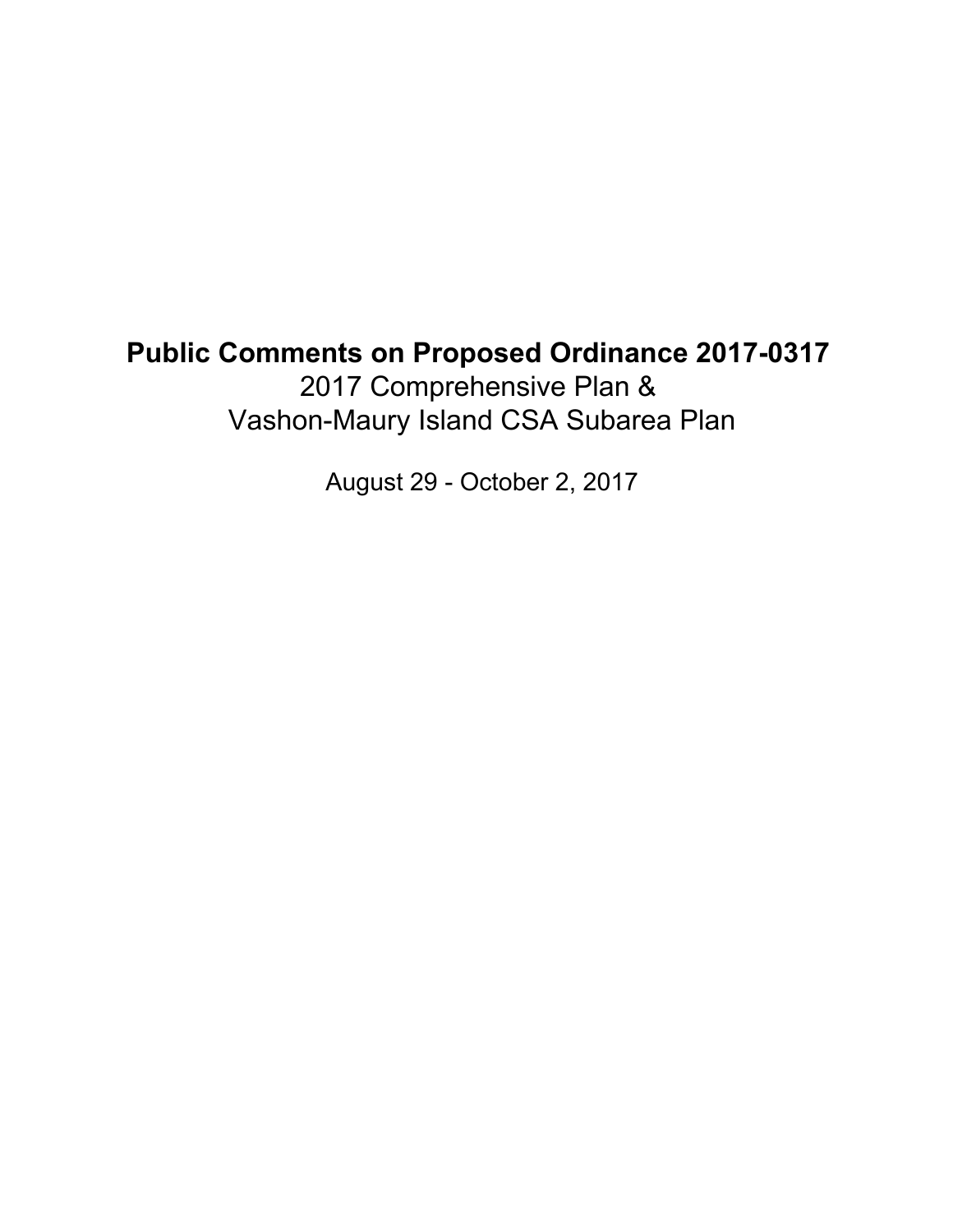

Here are my ideas about the July 2017 Executive **Recommended CSA Plan...** 

I suggest design and construction of Eingcounty with center on Vashon modeled after The Bainbordge Artisan Resource Network (BARN), and 2 design and construction of an ou-island compost faulity to treat organic was les yard waste to save the costs of negative impact of micking these materials  $ef-island.$ Potentiak EGENTED 15: C Vashou Tool Library+ (2) Zero Waste Vashon AUG 29 2017 **KING COUNTY** (Optional) - Pou can contact me at: Name Stelle BeNqMan Phone E-mail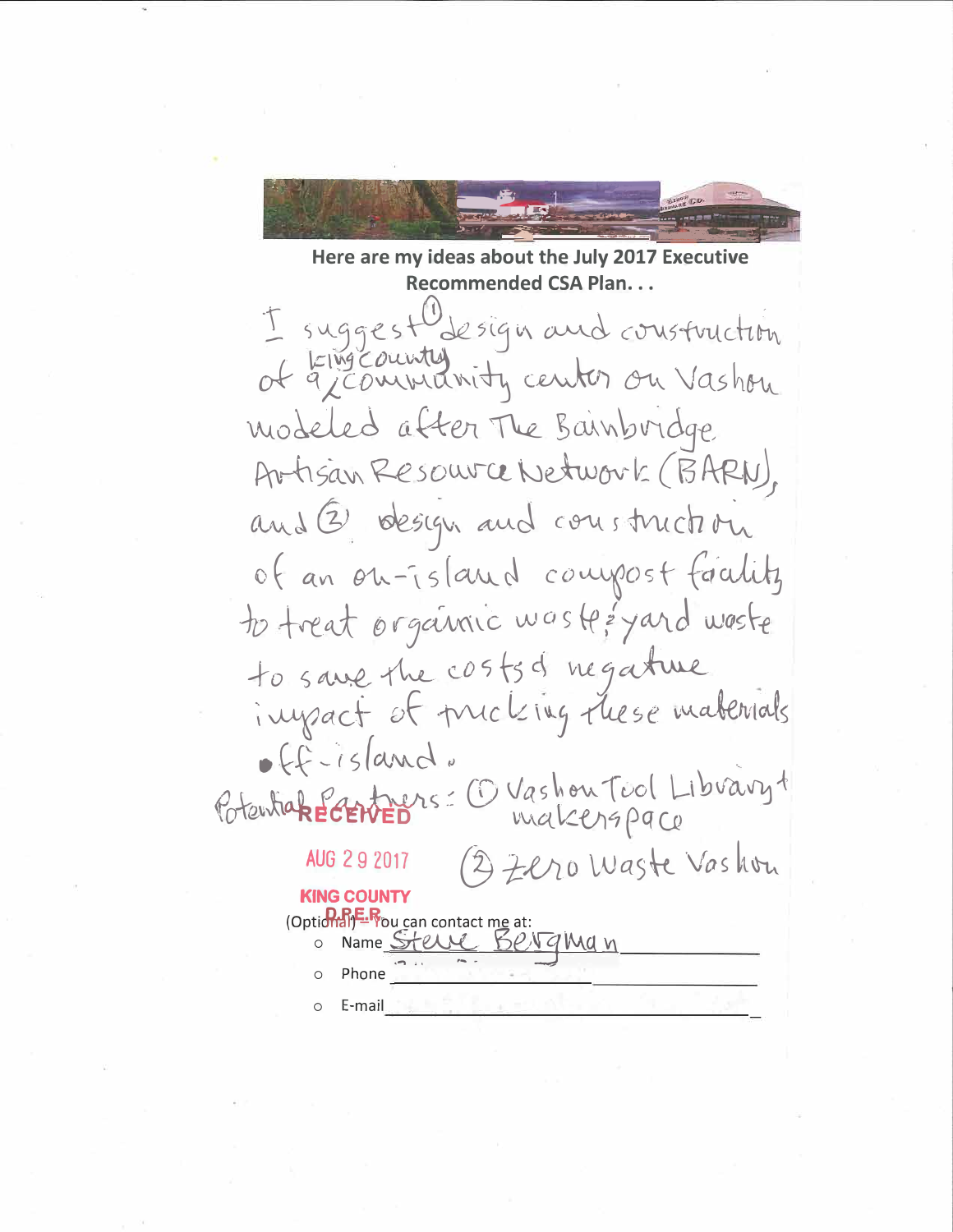**From: Sent: To: Cc: Subject:** Frank Jackson Monday, September 25, 2017 3:01 PM Dembowski, Rod; McDermott, Joe; CouncilCompPlan; Balducci, Claudia; Kohl-Welles, Jeanne; Lambert, Kathy Bourguignon, Mary; Jensen, Christine Vashon Plan - serious issues

King County Council TrEE Committee:

Rod Debrowski, Chair:

The Vashon Plan briefing to the TrEE Committee on September 19, 2017 was incomplete to the point of being deceptive, in one important aspect.

I'm reading the http://aqua.kingcounty.gov/Council/agendas/TrEE/20170919‐TrEE‐packet.pdf.

It states that the plan "was informed by an intensive community outreach process". It fails to mention that the so‐called "affordable housing" Special District Overlay (SDO) was overwhelmingly opposed by the community. In the most recent comment period, 107 comments opposing the SDO were nearly ignored by King county staff in favor of the 8 comments supporting their developer‐based approach to high density housing \*. A petition for a community-based affordable housing approach signed by 170 people was likewise duly noted, and ignored.\*\*

It's not the *community* that is "invested" in this plan and its developer-based SDO approach. More accurately, the King County community plan *staff*, and 4 of the 7 member citizens' land‐use subcommittee, is so "invested" in this developer‐ based approach that nearly all community input has been shuffled under the rug throughout the process. The other citizen land‐use members were adamantly opposed, as is most of the community. Please read the thoughtful, articulate comments at **General Plan Comments: Through May 3, 2017** .

The Vashon community supports affordable housing and many of us who oppose this mis‐applied SDO have supported affordable housing with our efforts and funds for many years. Today, 38% of Vashon rural town is subsidized housing, poised to go to 43% with the upcoming Gorsuch Road project. In addition, most of town consists of modest housing that is affordable, but not subsidized. Current density incentives are adequate.

Vashon's limited water resources and overloaded ferry system cannot support these new SDO developer incentives for higher density housing, as can be seen in the comments on the plan regarding Water District 19 capacity and ferry overloading issues. The patched‐on scale backs of the SDO are neither credible nor within King County's ability to fulfill.

Now it appears that resolving the policy issues caused by the SDO (it runs counter to Growth Management Act and KCCP policies) and the new KC responsibility and funding issues ... all a direct result of the Vashon SDO proposal ... may cause a domino effect that delays the other King County community plans.

The new proposed SDO for developer‐based density incentives is a uniquely bad plan for Vashon, given the sole source aquifer water constraints and the overloaded ferry system. The community has resoundingly rejected it. Community input has been ignored. Of the many letters to the Beachcomber opposing this SDO, perhaps Mary Bruno said it best on May 10, 2017: "But what strikes me most about the plan is the missed opportunity." At this point the most sensible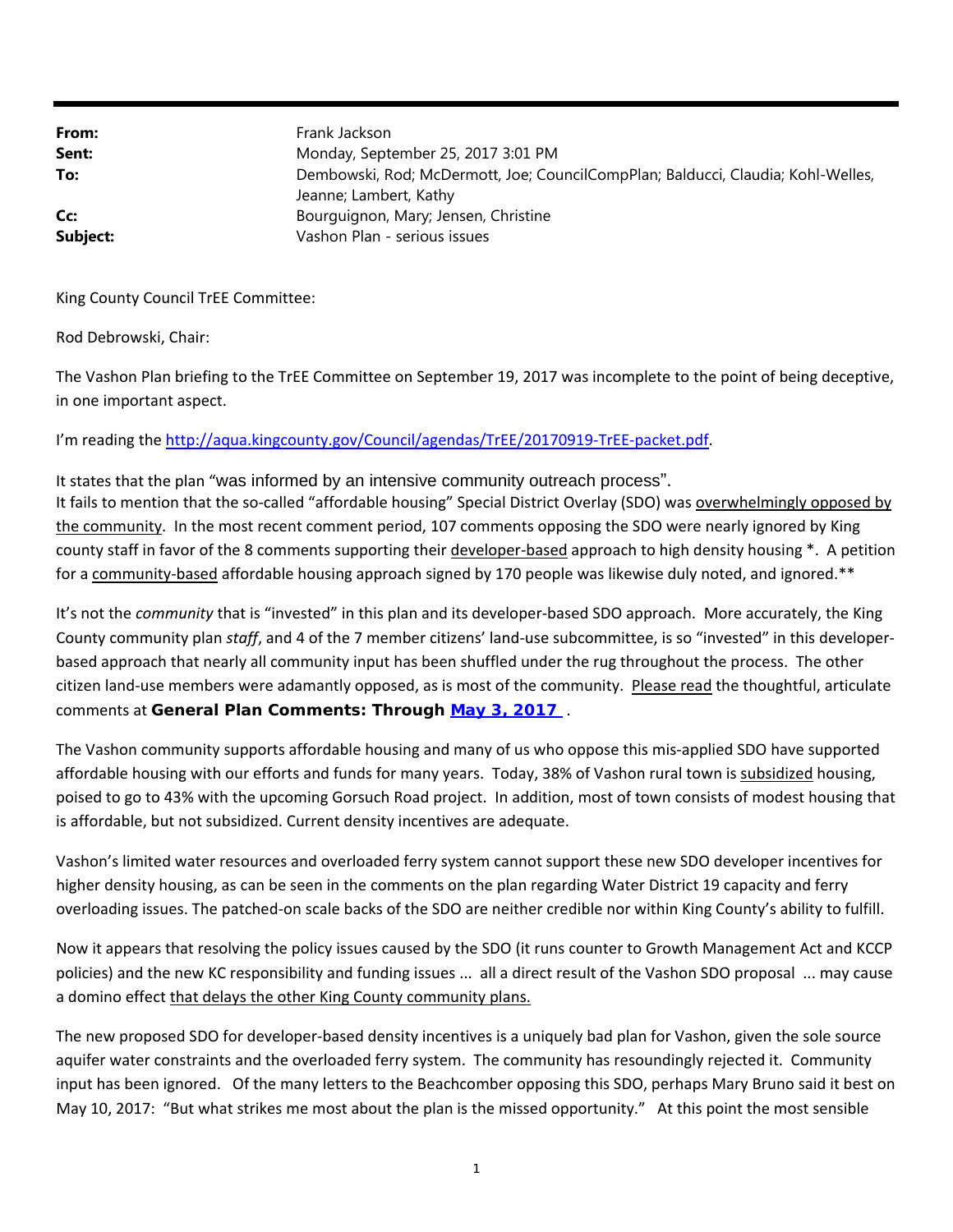approach would be to remove the SDO and move forward with the upcoming KC community plans. Vashon is fully capable of addressing our affordable housing needs without this SDO, which is simply not appropriate for Vashon.

Thank you for considering these comments.

Frank Jackson, PE

Former Water District 19 commissioner and current Vashon Groundwater Protection Committee member

References:

\* See end of http://www.kingcounty.gov/~/media/depts/permitting-environmental-review/dper/images-BRAD/CSA\_BRAD%20Maps/BRAD‐ Vashon%20Plan%20Chapters/VMI\_CSA\_Plan\_Public\_Involvement\_Summary.ashx?la=en

\*\* https://www.ipetitions.com/petition/path‐to‐sustainable‐permanent‐community‐based‐vmi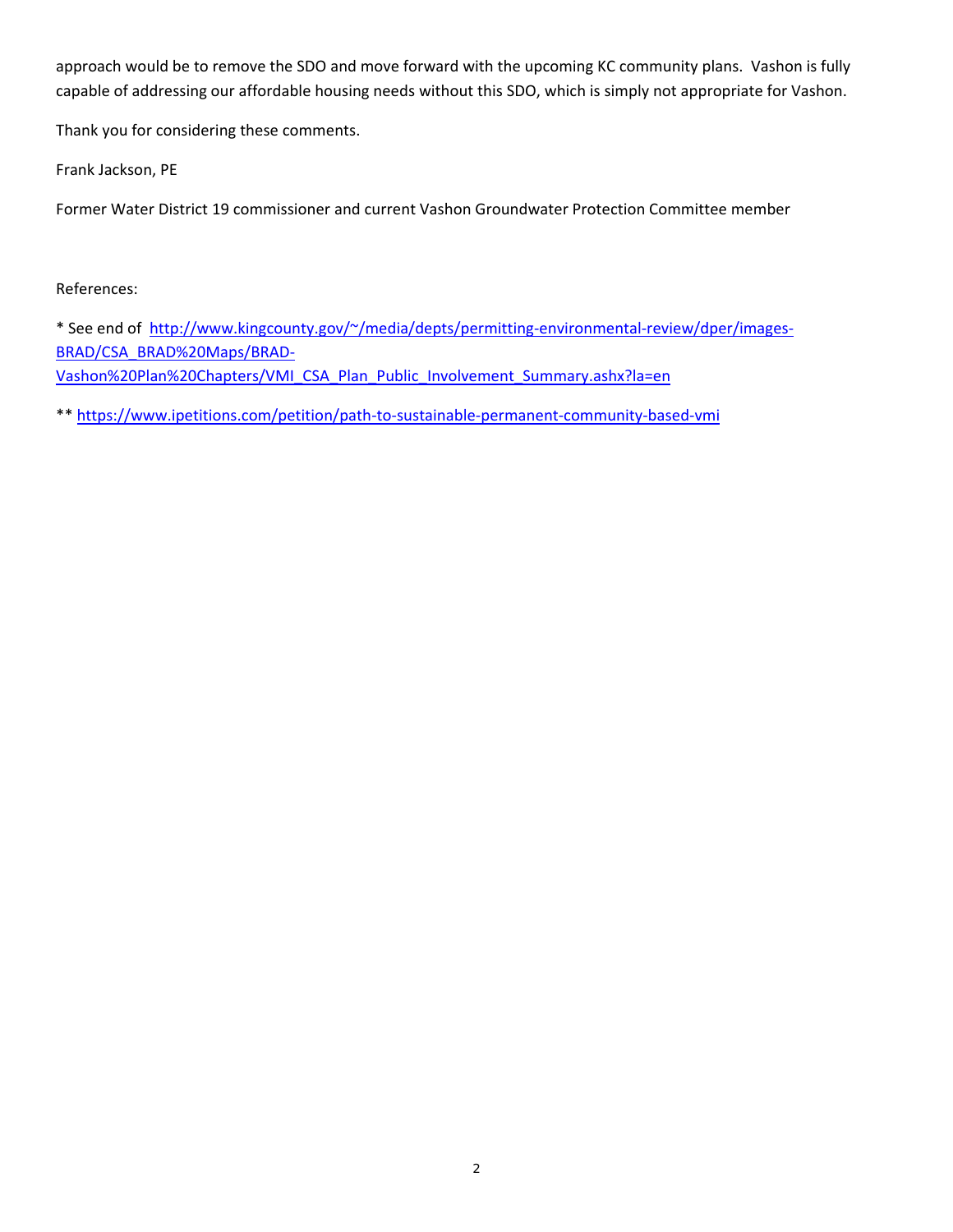**From: Sent: To: Subject:** Morris Williams Tuesday, September 26, 2017 1:51 PM CouncilCompPlan Vashon-Maury Island Community Service Area Plan

Dear Planners,

I am concerned to see that the Maury Island Natural Area is shown on the 2017 Land Use Plan as Mining and Mineral Extraction. Future use is shown as Multi-Use. What sort of uses are allowed in Multi-Use? Is this like the US Forest Service's "Land of many uses, which includes mining, clear-cutting, etc? I walk this area several time a week (weather permitting), and it is my favorite of all the Island parks. I get a bad feeling that King County is keeping this area as a reserve source of aggregate. Why else is the zoning still shown as Mineral?

I think this is an outstanding resource for the Island. I appreciate the work that the county has done on the site especially the trail improvements and the bench on the high point overlooking the Sound.

Kindest regards,

Morris Williams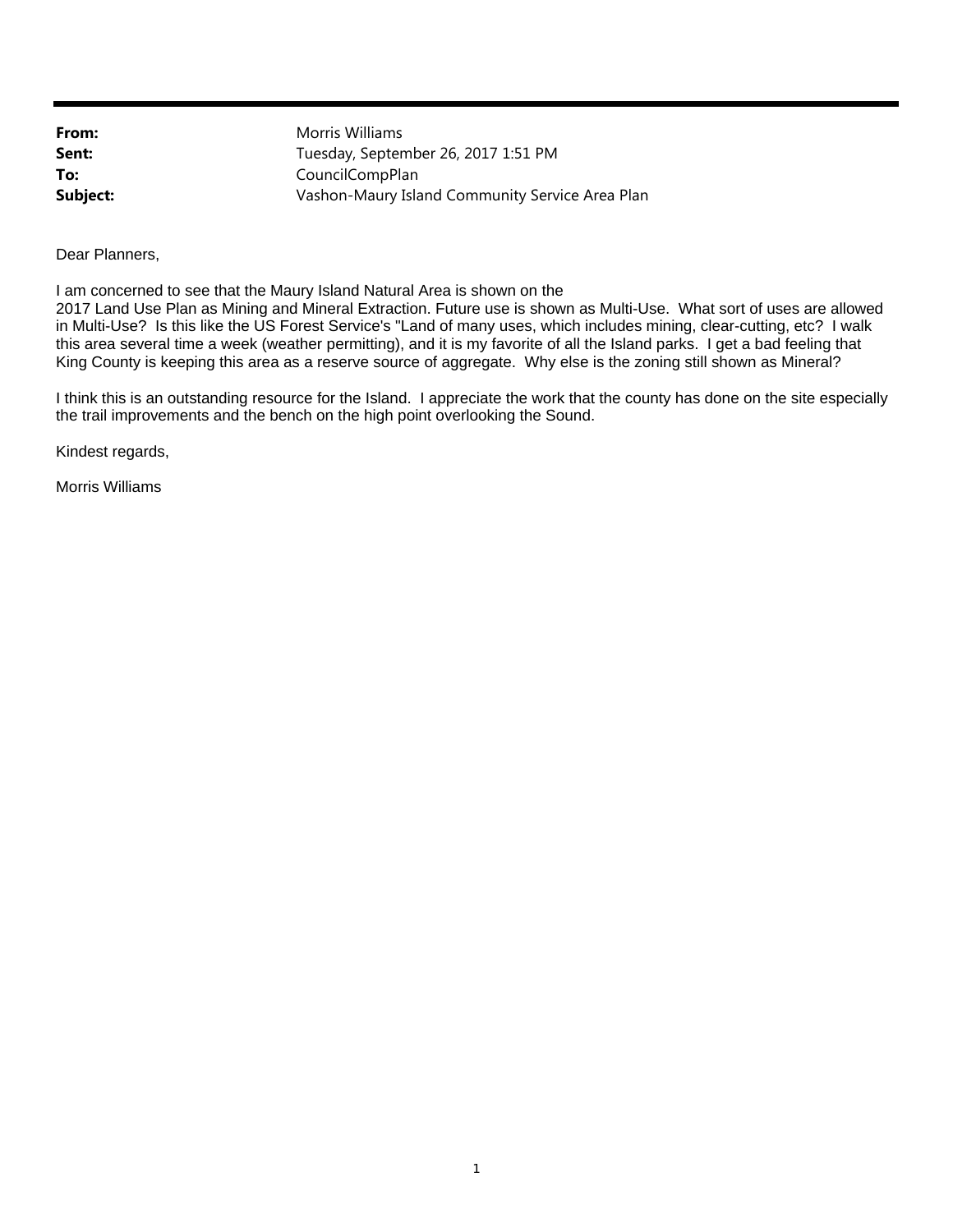**From: Sent: To: Subject:** Debby Jackson Wednesday, September 27, 2017 12:52 PM CouncilCompPlan Vashon Community Plan comments

To whom it may concern,

I am emailing to let you know I oppose the density incentives for private developers in the proposed Vashon Community Plan. Vashon's water resource limitations and overloaded ferry system cannot support the growth that will occur. Please remove the Special District Overlay (SDO) from the plan.

I do support community-based affordable housing for Vashon which utilizes a Land Trust approach to purchase land for affordable housing use, similar to the awesome Vashon-Maury Island Land Trust which purchases land to be set aside for environment and habitat preservation.

Thanks-you very much for considering my comments.

Debby Jackson

Vashon-Maury Island resident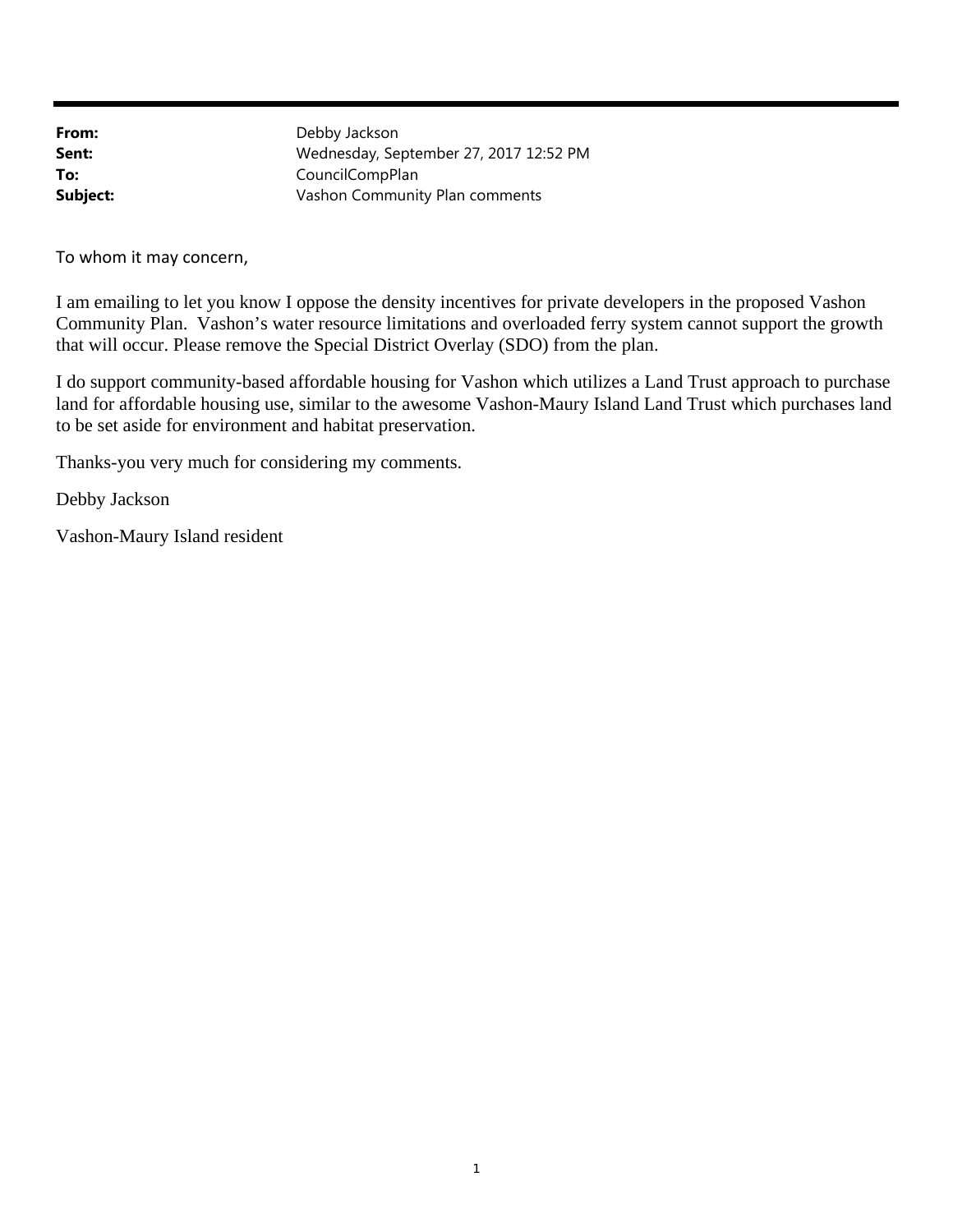Marcia Crecelius Wednesday, September 27, 2017 2:34 PM CouncilCompPlan Don't allow over-development of Vashon!

Sir:

 I oppose the density incentives for private developers in the proposed Vashon Community Plan. Vashon's water resource limitations and overloaded ferry system cannot support the growth that will occur. Please remove the Special District Overlay (SDO) from the plan. If this proposal gets implemented, it will forever change Vashon for the worse. I do support community-based affordable housing for Vashon.

Thank you for your careful consideration, Marcia Crecelius 12930 SW 166th Vashon, WA 98070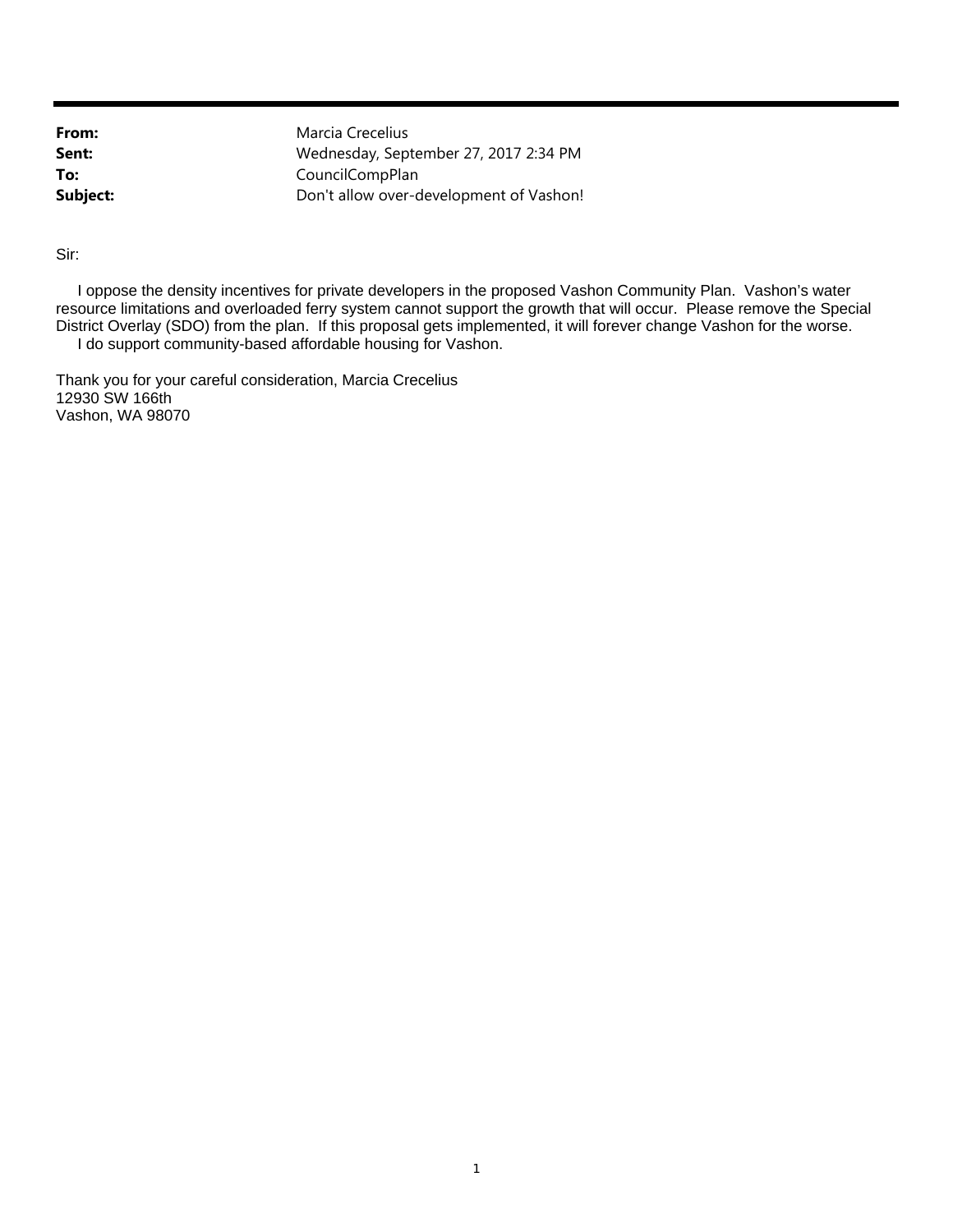Kathryn Dorman Wednesday, September 27, 2017 11:32 PM CouncilCompPlan Planning for Vashon Island

Dear Readers,

**I oppose the density incentives for private developers in the proposed Vashon Community Plan. Vashon's water resource limitations and overloaded ferry system cannot support the growth that will occur. Please remove the Special District Overlay (SDO) from the plan. Vashon needs affordable housing to help it remain a diverse community.**

**Thank you, Kathryn Dorman**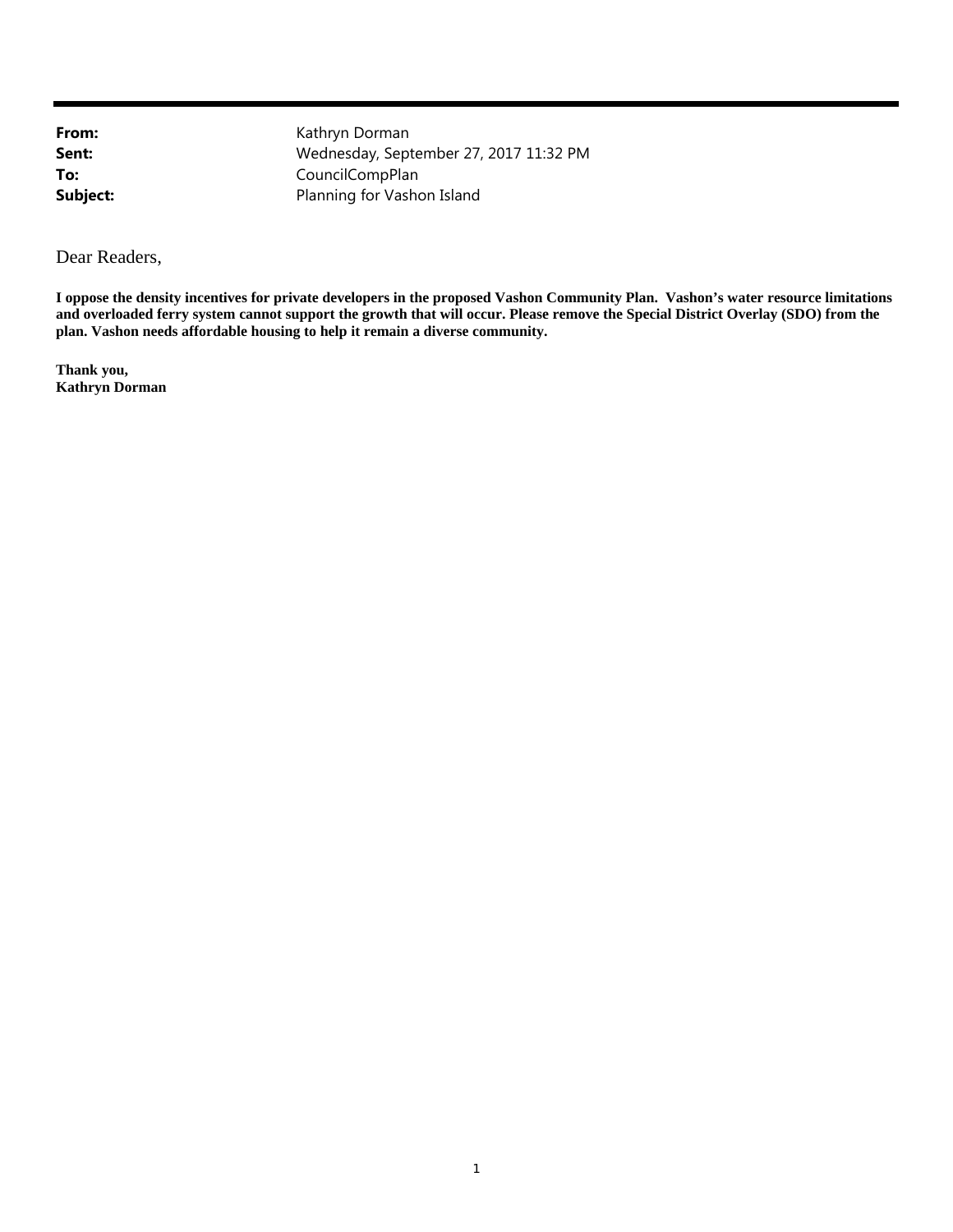Holly Shull Vogel Thursday, September 28, 2017 12:59 PM CouncilCompPlan; McDermott, Joe; Constantine, Dow Special District Overlay (SDO) - Vashon Community Plan

**I oppose the density incentives for private developers in the proposed Vashon Community Plan.**

**Vashon's water resource limitations and overloaded ferry system cannot support the growth**

**that will occur, and upzoning will only help off island developers make a profit. Please remove the**

**Special District Overlay (SDO) from the plan. I support community‐ based housing for Vashon.**

**Listen to the comments from the Vashon community!!**

**Holly Shull Vogel**

**14518 119th Ave SW**

**Vashon, WA 98070**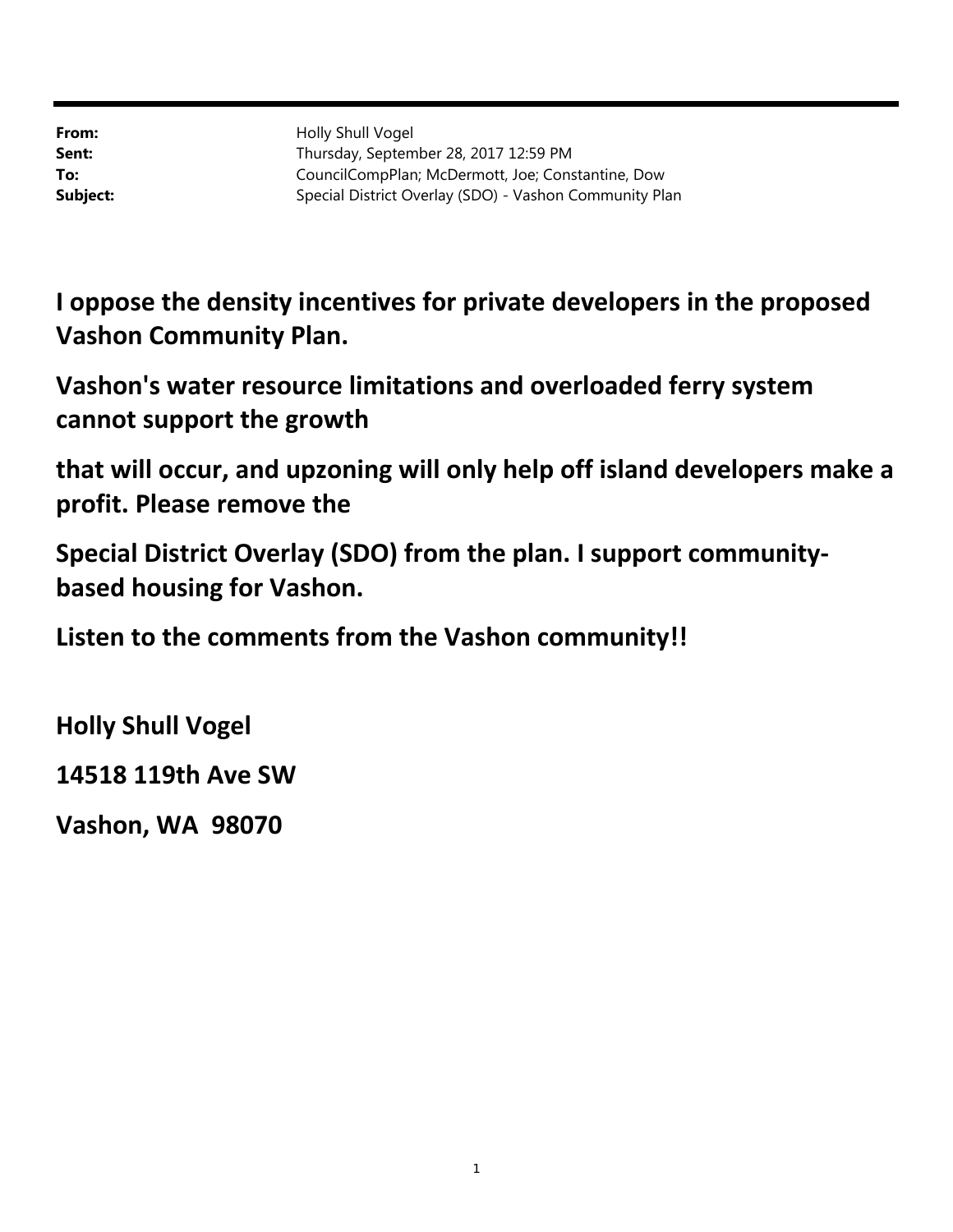| From:    | Jack                                                |
|----------|-----------------------------------------------------|
| Sent:    | Thursday, September 28, 2017 1:06 PM                |
| To:      | CouncilCompPlan                                     |
| Subject: | Proposed Low-income housing plan for Vashon Island. |

I am a Vashon resident‐‐22 years. I am opposed to the density incentives for private developers that is part of the SDO plan for Vashon that will soon be voted on by the King County council. I am in favor of communitybased low-income housing development. Water resources are already limited on the island; the ferries--as everyone knows--are already overloaded. This has been stated repeatedly and very clearly by the overwhelming majority of citizen comments during the planning process--a majority that has not been represented in the report and recommendations to the Council. Please remove the SDO from the current proposal for Vashon Island.

Thank you.

Jack Stewart

18002 Thorsen Rd. SW Vashon, WA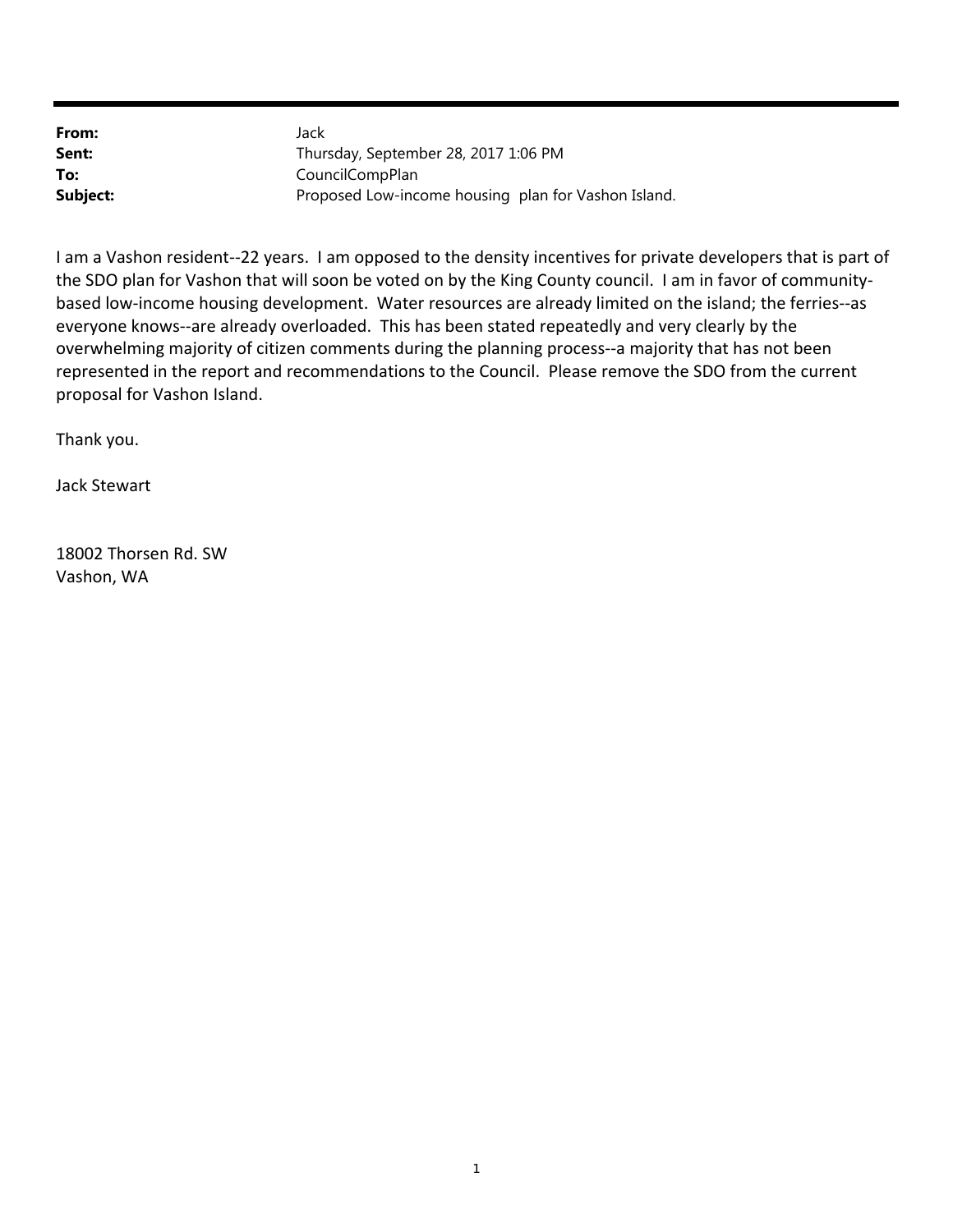| From:    | Tom Amorose                          |
|----------|--------------------------------------|
| Sent:    | Thursday, September 28, 2017 2:48 PM |
| To:      | CouncilCompPlan                      |
| Subject: | Vashon Town SDO and Density Bonus    |

## RE: Vashon Town SDO for Affordable Housing

For the life of me, I cannot understand how King County planning staff could report to the TrEE committee that the proposal for a Vashon Town SDO for affordable housing "was informed by an intensive community outreach process" as they say in their report. The staff may have "outreached" to the community, and they may consider their effort "intensive," but I can assure you that the staff have ignored, in their recommendation, the clear, decisive, and overwhelming desire of the community not to have an SDO added to the community plan and certainly do not want to open up affordable housing development in Vashon Town to private developers.

In fact, the community has persistently said, at public meetings and in written comments, that it wants affordable housing in Vashon Town to be publicly developed and its density to be in line with Vashon's resources and scale. The sheer weight of comment in this area is indisputable, as any cursory look at the online comments will tell you. Moreover, Vashon as a community has a proven record of securing publicly developed affordable housing and can do so again to meet true island demand for this sector of housing.

Why does the community feel so strongly? Because water resources are limited and transportation (ferries and island roads) already groaning under the strain of the Puget Sound region's development. Simply consult Washington State Ferries on the persistent, excessive over‐demand that is now a normal part of everyday ferry service to Vashon Island. Water resources are also vulnerable to pollutants in direct proportion to population density.

Is there an island need for the proposed SDO and density bonus? Islanders are nearly unanimously shaking their heads in wonder at such a claim. Best estimates of affordable housing needs for the island place that need around 10 units per year into the foreseeable future. The proposed SDO plus bonus allows build‐out at exponential levels to these figures.

If private developers build affordable housing and either hold it for rentals or sell it to investors or even individual owners, who will guarantee that it remain in the affordable housing stock for the time stipulated by the proposal? KC staff admit that funding is not available for future monitoring. Any units built by developers could easily slip out of the affordability range and become market-driven housing. Neither the County nor any other entity has the capacity to monitor compliance.

So please vote against the Vashon SDO and density bonus as proposed. Thank you.

Thomas Amorose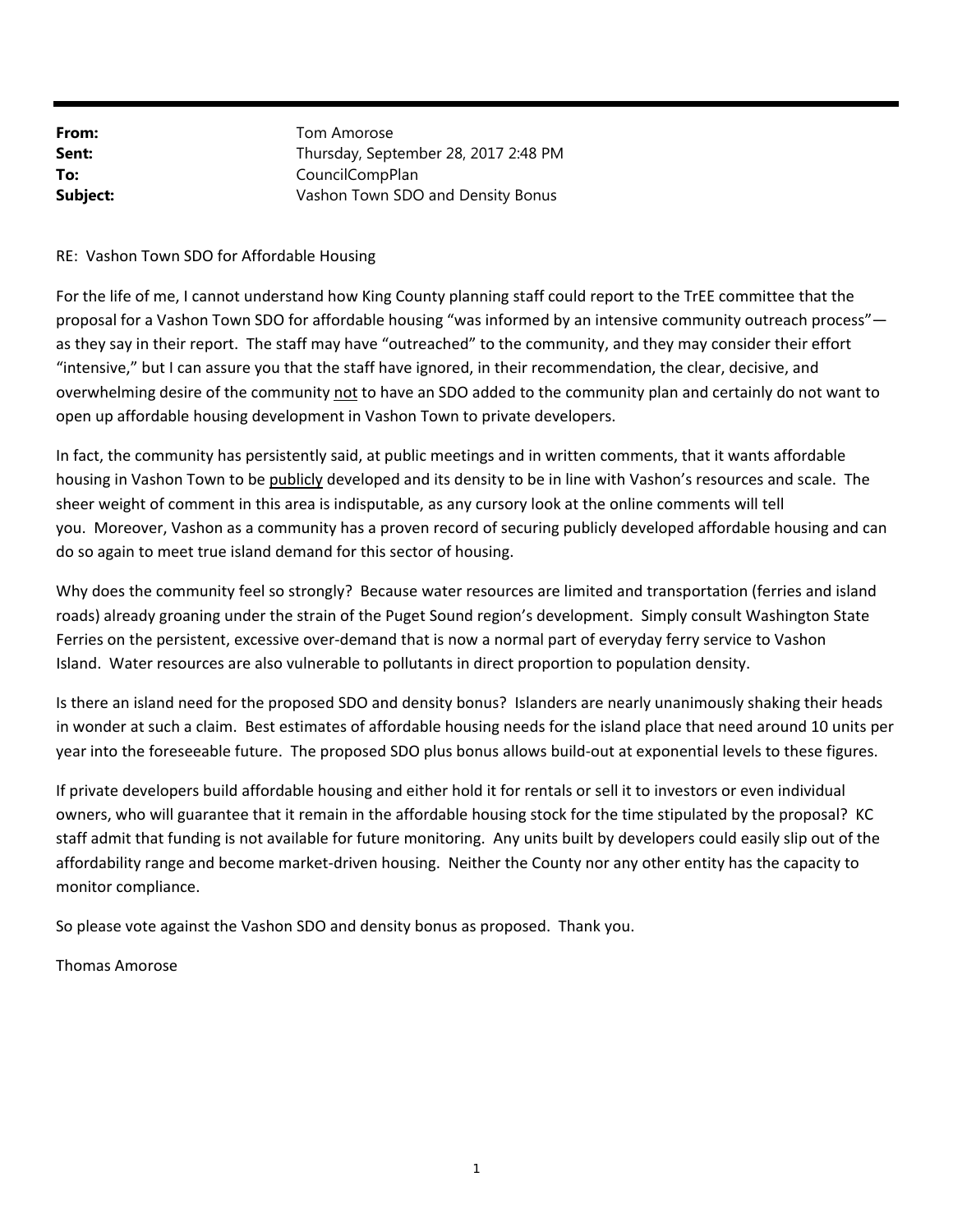christina Jensen Thursday, September 28, 2017 8:20 PM CouncilCompPlan Vashon Housing

Please be advised:

**I oppose the density incentives for private developers in the proposed Vashon Community Plan. Vashon's water resource limitations and overloaded ferry system cannot support the growth that will occur. Please remove the Special District Overlay (SDO) from the plan.**

I support community-based affordable housing for Vashon.

Christina Jensen

PO Box 2893

Vashon, WA 98070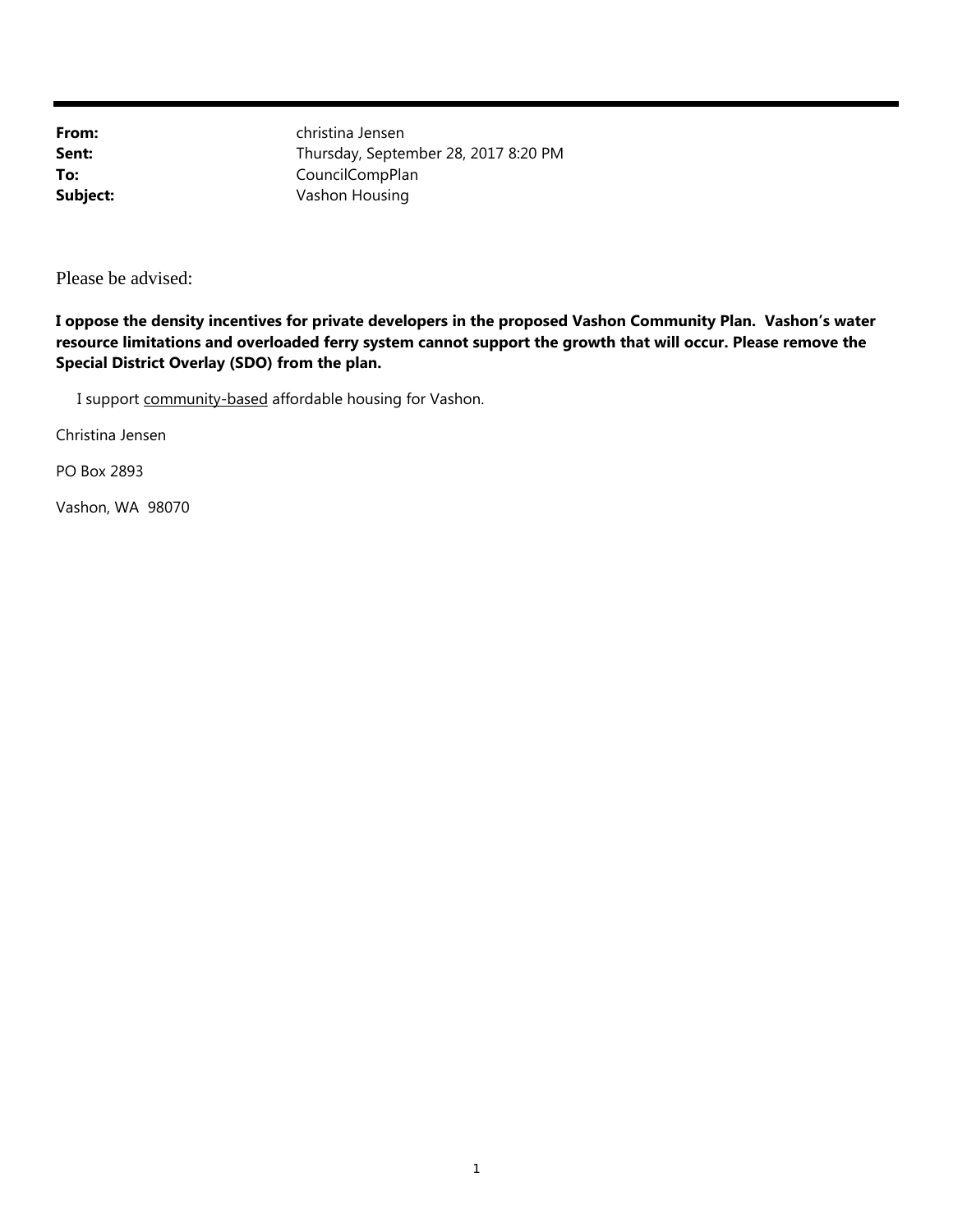Murray Thursday, September 28, 2017 8:36 PM CouncilCompPlan Vashon rezone plan

I oppose the density incentives for private developers in the proposed Vashon Community Plan. As I have **commented before, Vashon's water resource limitations and overloaded ferry system cannot support the growth that will occur. Please remove the Special District Overlay (SDO) from the plan.**

**I support community‐based affordable housing for Vashon.**

**Murray Andrews**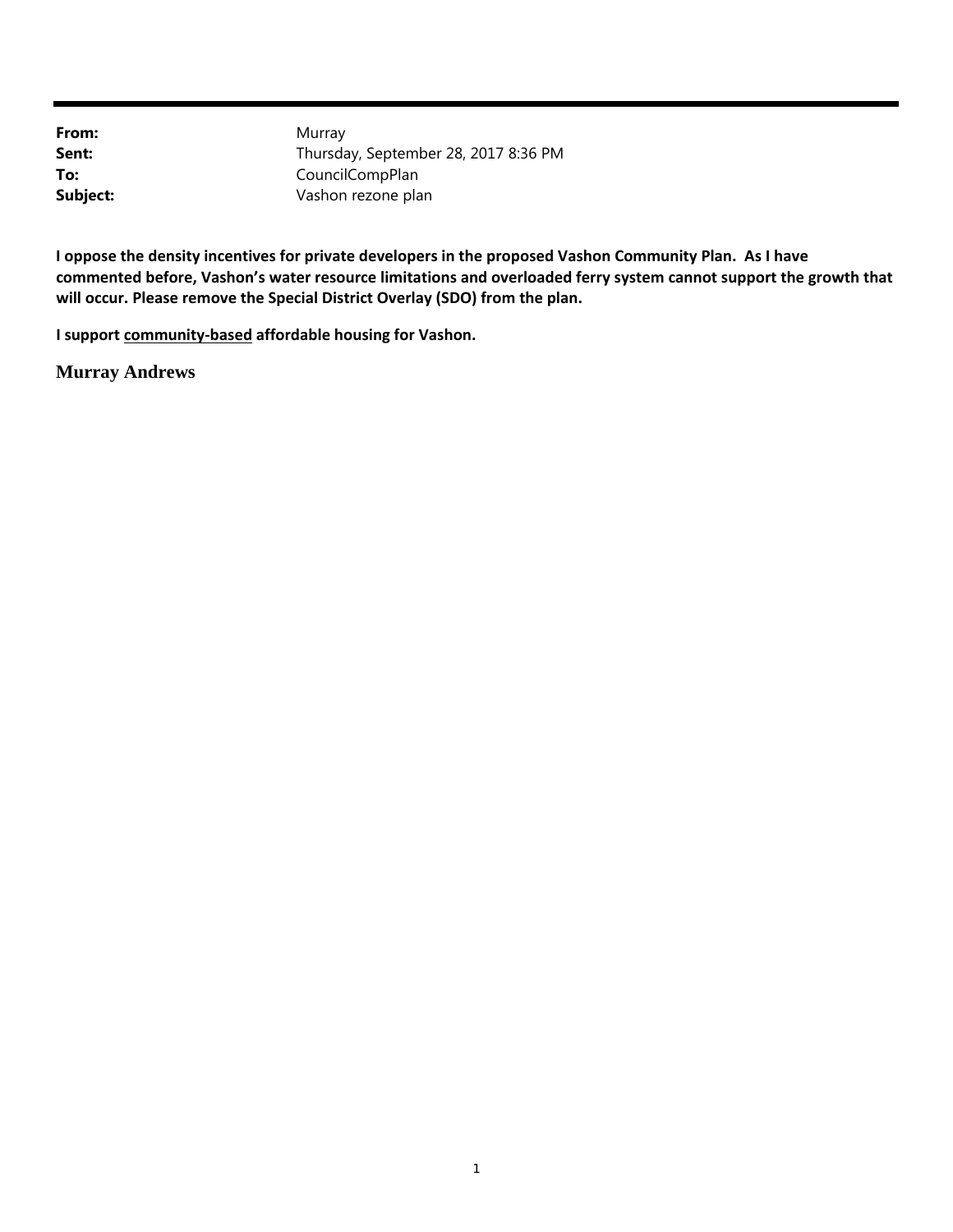R Blauvelt Friday, September 29, 2017 9:23 AM CouncilCompPlan Remove Special District Overlay from Vashon Community Plan

**Dear Council,**

**I want to add my voice to the overwhelming majority of Vashon residents who oppose the inclusion of density incentives for private developers in the Vashon Community Plan. Nothing about Vashon, from our limited water resources and overloaded ferry access, to our previous community development plans which have protected the rural nature of our home, points us in the direction where high density development is viable or desired. We are a rural island community. We have a proven record of support for community-based affordable housing. We want you to remove the Special District Overlay (SDO) from the Vashon Community Plan. Thank you.**

**Robert Blauvelt**

**Tramp Harbor, Vashon Island**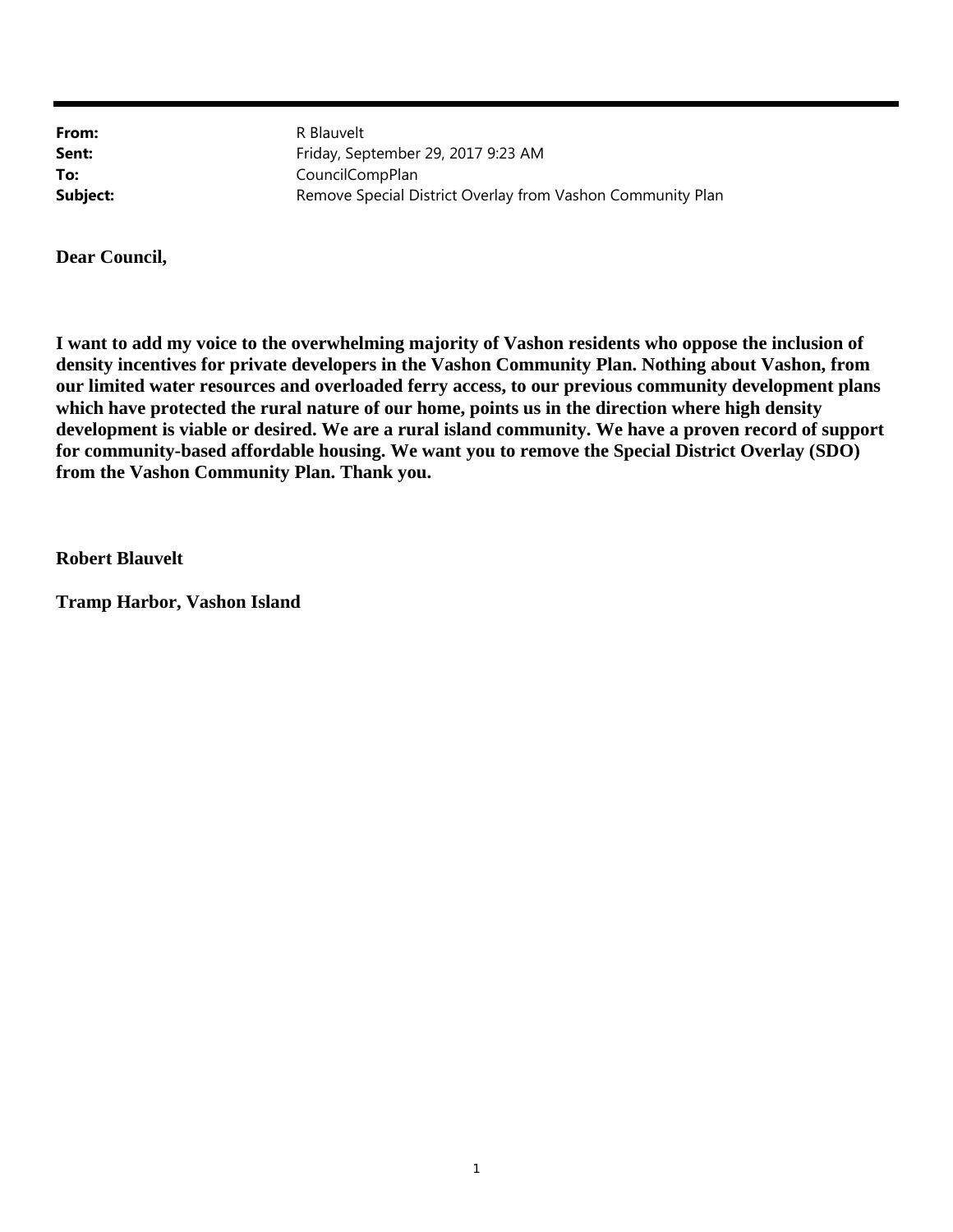Jill Andrews Saturday, September 30, 2017 7:11 AM CouncilCompPlan Plan for Vashon

I oppose the density incentives for private developers in the proposed Vashon Community Plan. Vashon's overloaded ferry system and limited water resources cannot support the growth that will occur. Please remove the Special District Overlay from the plan. I support community based affordable housing for Vashon Island.

Thank you.

Jill Andrews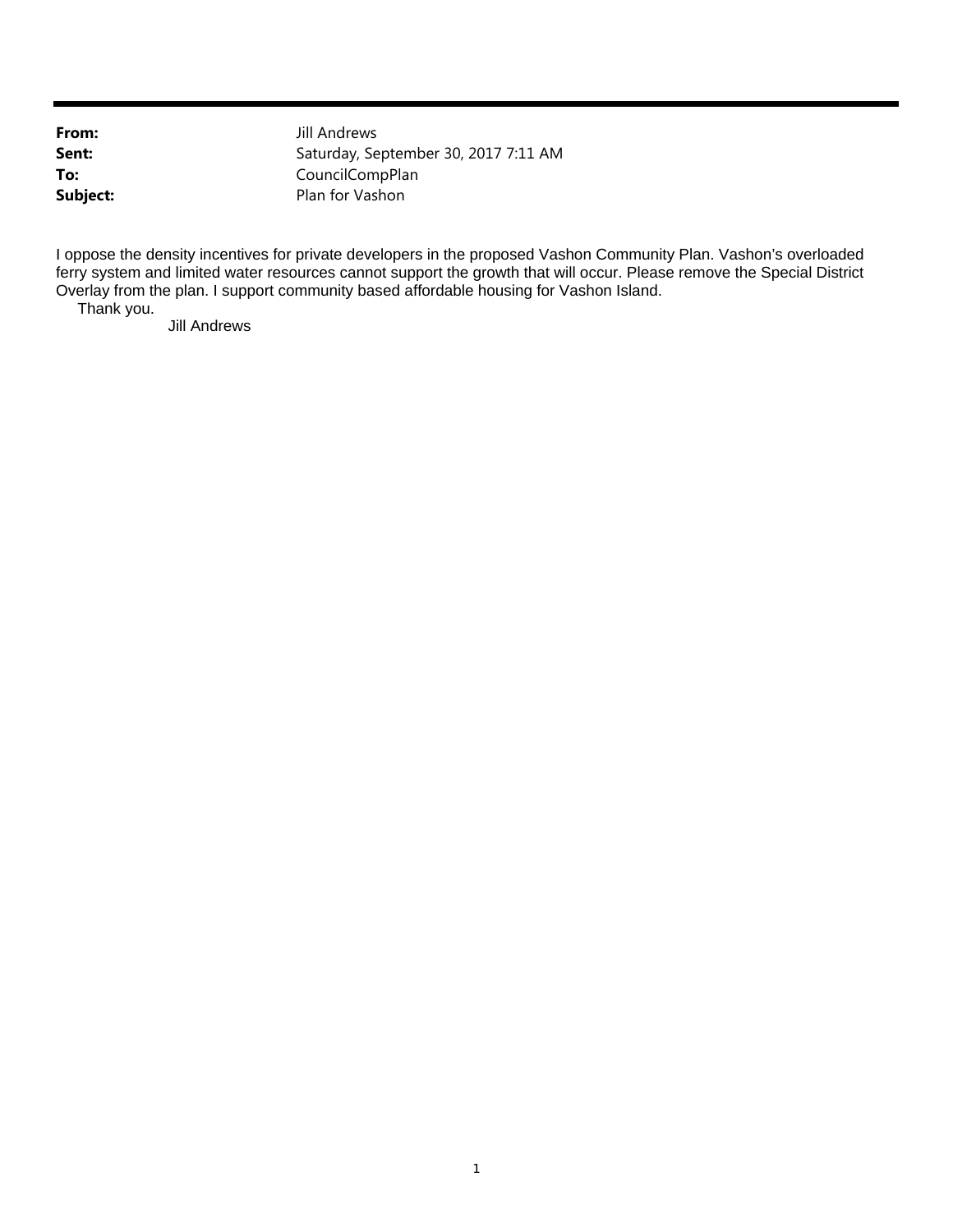Saphire Blue Saturday, September 30, 2017 2:18 PM CouncilCompPlan; McDermott, Joe; Constantine, Dow Vashon town plan

I am a Vashon resident and have commented before about the special district overlay and the negative impacts of such development. Despite countless statements of concern from island residents concerning water availability, sewer capacity, garbage removal and ferry problems, the plan appears to be moving forward by suppressing majority opinion. Affordable housing is a real problem here as it is in most places in this country. The disparity in incomes must be addressed. Vashon household and other organizations have been working to increase housing in a sustainable way. The plan in the currently proposed form fails in this regard and creates more problems than it solves. Please reconsider moving forward with the SDO. Sincerely, Saphire Blue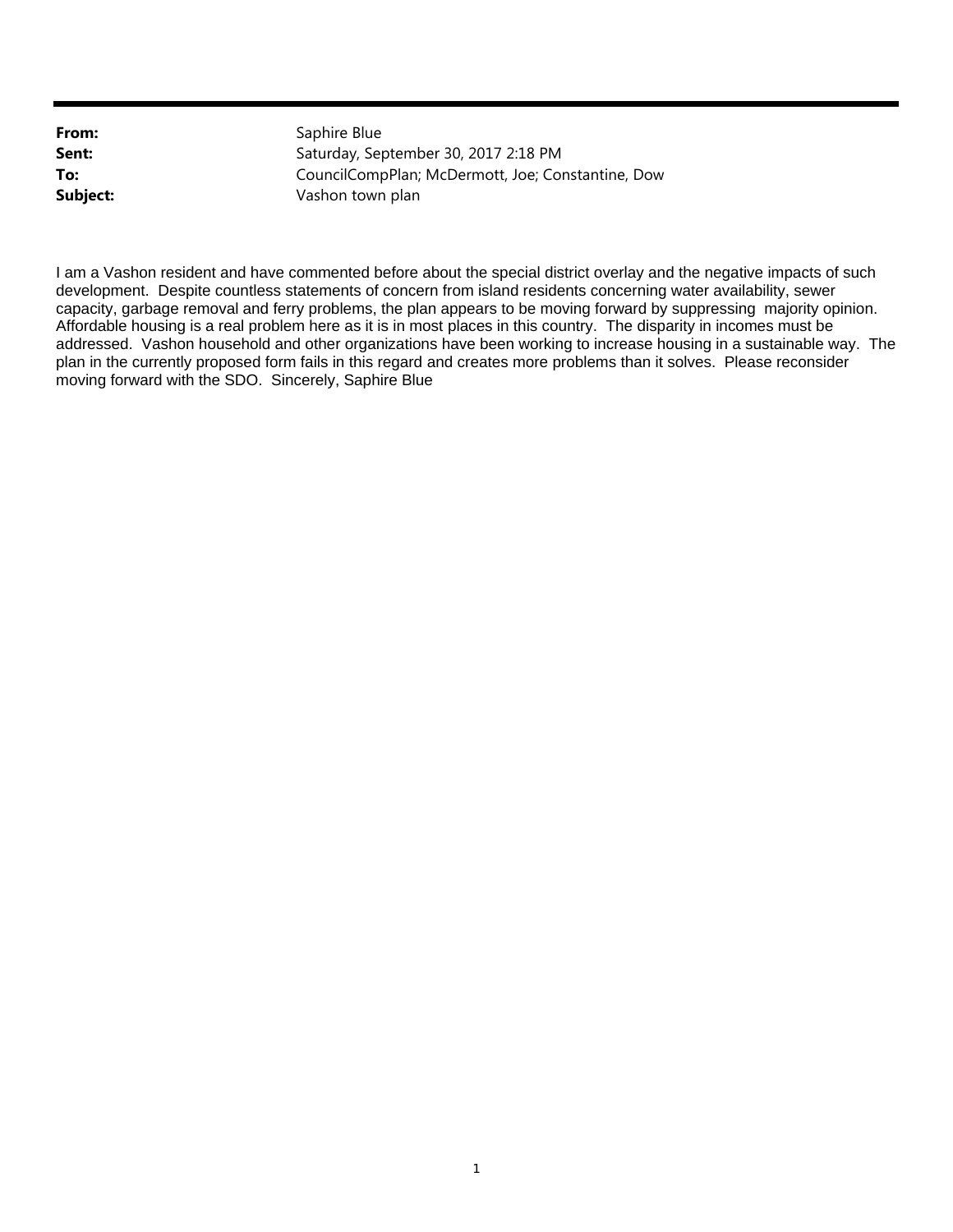**From: Sent: To: Subject:** J.P. Wright Monday, October 02, 2017 10:16 AM CouncilCompPlan Comprehensive plan Vashon

Please open your mind and understand that Vashon and its infrastructure will not be able to support development housing. Our water resources are not capable of that quickly ramped load. You know this !!!!

You further know by the ongoing media coverage and the county involvement that the ferry system is struggling to cover the population now so adding to the problem by development is irresponsible.

Somewhere in government someone needs to stop the pile on which it( the government) cant support by its own problems. Look across the aisle, acknowledge the misery massive growth is having on King County and stop this development ideal.

Be sure to understand Vashon is fiercely community centered and believes in COMMUNITY based housing building and affordability. Vashon believes in responsibility and accountability to each other in the community and Vashon fights hard with intelligence and tenacity for what the community believes.

We would welcome action that fits with the island and its responsible use of resources but the special district overlay is not the right answer.

Judy wright Vashon , Wa Sent from my iPhone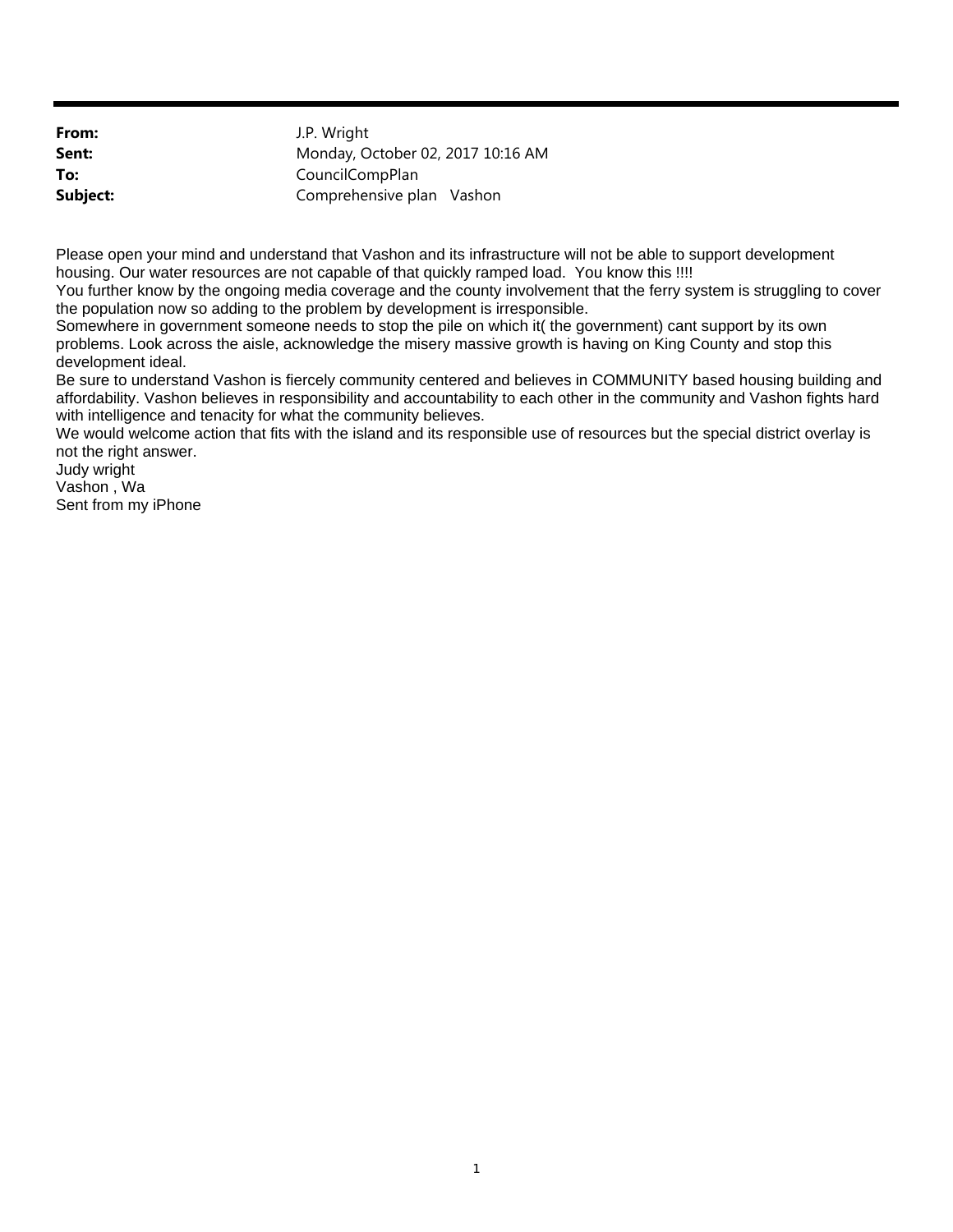| From:               | Frank Jackson                                                                       |
|---------------------|-------------------------------------------------------------------------------------|
| Sent:               | Monday, October 02, 2017 10:17 AM                                                   |
| To:                 | Dembowski, Rod; McDermott, Joe; CouncilCompPlan; Balducci, Claudia; Kohl-Welles,    |
|                     | Jeanne; Lambert, Kathy; Constantine, Dow                                            |
| Cc:                 | Bourguignon, Mary; Jensen, Christine                                                |
| Subject:            | Vashon Plan - limited water availability - background                               |
| <b>Attachments:</b> | The effects of community planning on the future Vashon water situation-concise.docx |

Transportation, Economy, and Environment Committee:

Concise Message: I'm concerned about the developer density incentive proposal in the Vashon Community Plan, which will exacerbate the water availability situation. Community comments on the Vashon Plan opposed these developer‐ based density incentives by 107 to 8 \* largely due to concerns about the water and ferry situations on the Island. Community‐based affordable housing is supported.

In outline form, here is some important background on the water situation. Graphics follow.

- > Vashon water resources have been well studied. The sole source is rain ... and septics.
- > Geologic map hardpan over jumble ...frustrates ability to find water. See graphic below.
- > Water District 19 dug 9 deep wells and more. Problems well drawdowns, water quality issues\*\*
- > Lack of water has been a problem since 1994 despite extensive (and expensive) efforts.
- > Groundwater Management plans all say, BE CAREFUL! Often water quality problems are irreversible.

Proposed Vashon Community Plan

\_\_\_\_\_\_\_\_\_\_\_\_\_\_\_\_\_\_\_\_\_\_\_\_\_\_\_\_\_\_\_\_\_\_

\_\_\_\_\_\_\_\_\_\_\_\_\_\_\_\_\_\_\_\_\_\_\_\_

> Focus is on affordable housing. Islanders strongly support community‐based affordable housing.

> Vashon Plan proposes developer‐based density incentives, which will have unfortuante ramifications.

> Density incentives will have negative impact on the water situation. The basic Special District Overlay (SDO) plan allows about 2,000 new dwelling units at half buildout. Water District 19 estimates 14 units/year can be available (140 in 10 yrs). This is a major mismatch ... 2,000 allowed, water for 140.

> Impact of the un‐mitigated SDO on Water District 19 (WD 19) would be severe. Developers have a strong market. The Sunflower project sold out in 2 weeks. Expect lawsuits, turmoil and expensive projects.

> What are WD 19 options? Pipe to mainland? Desalanation plant? Many small wells? Dam creeks?

> KC responded to public comments with new provisions now in Section 3 in proposed ordinance 2017‐0317.

Now it appears that those provisions have negative ramifications for the County.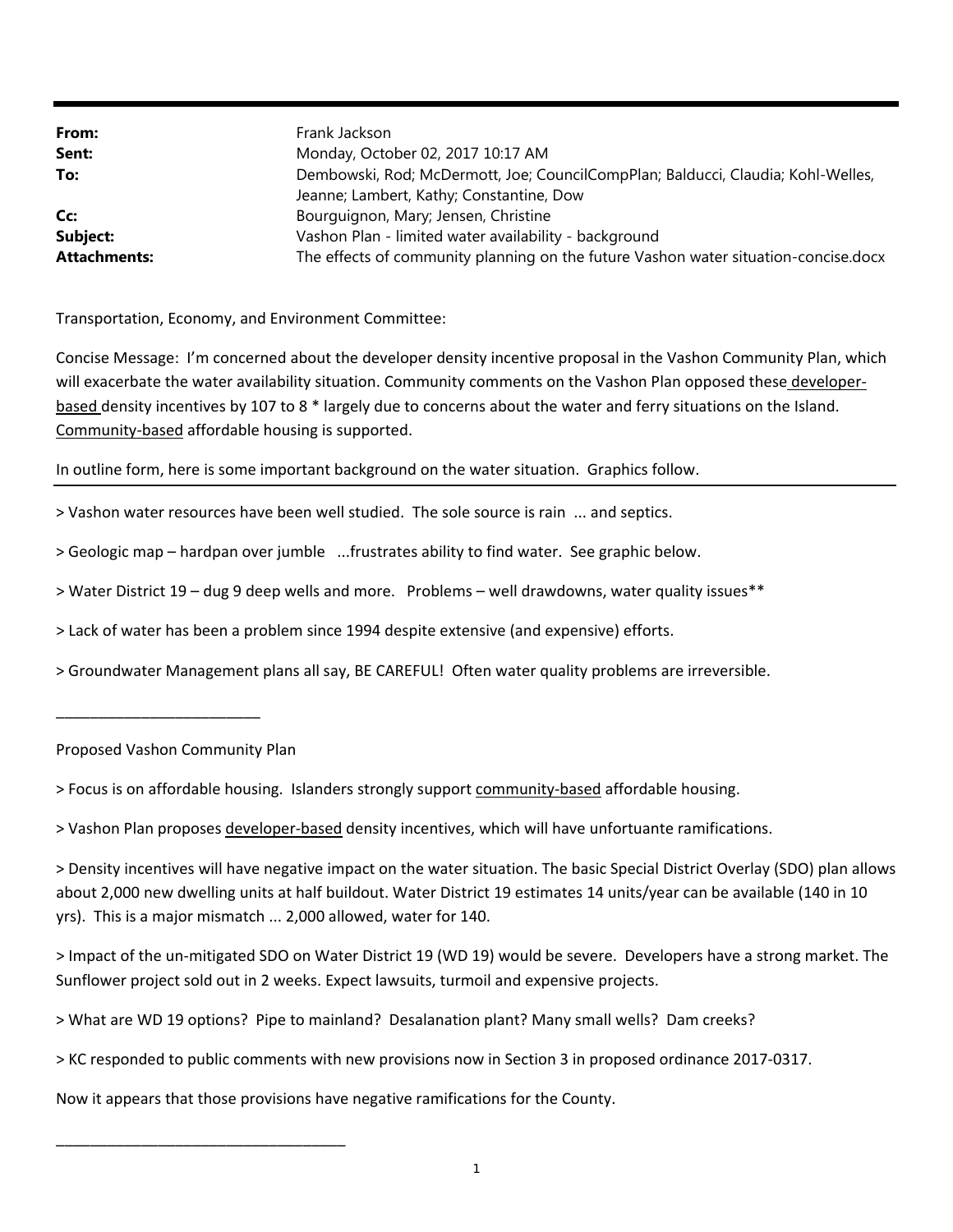The SDO limitations help limit the water risk ... but they add County responsibilities, cost, and policy complexities , such as Growth Management Act issues. Will those promised limitations be enforced?

My goal:. To explain the Vashon water situation. To urge that the risky Section 3 be removed from what is otherwise a good plan.

THANK YOU FOR THE OPPORTUNITY TO COMMENT.

Frank Jackson, PE

Former Water District 19 Commissioner, Current member of Vashon Groundwater Protection Committee

Graphics: (Zoom in to read)

\_\_\_\_\_\_\_\_\_\_\_\_\_\_\_\_\_\_\_\_\_\_\_\_\_\_\_\_\_\_\_\_\_\_



Location and dates of the 9 deep wells dug by Water District 19.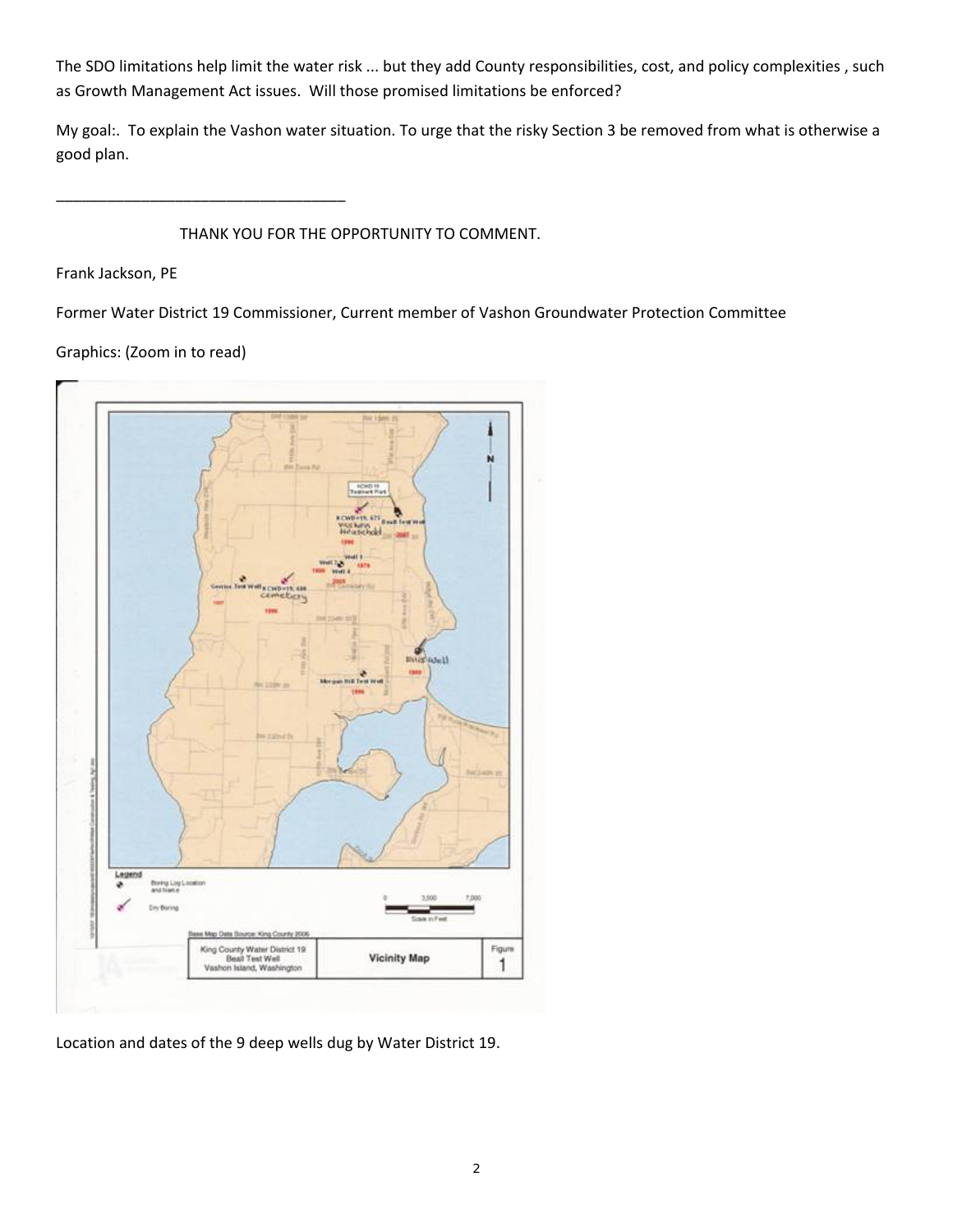## **Going Under Ground Geology of "The Rock"**<br>Vashon-Maury Islands nickname, "The Rock," is somewhat of a misnomer.

The Island is essentially the refuse left by the comings and goings of glaciers. It is a pile of cobbles, gravel, sand, silt and clay; a scattering of boulders with a bit of organic matter thrown in.



The underlying problem is the Island geology which is the jumbled refuse left by the comings and goings of glaciers overlaid by a layer of hardpan (Vashon till – green on map) that covers about 70% of Vashon‐Maury and restricts recharge. One of the best overviews can be found in "**Liquid Assets**", a Vashon Groundwater committee publication at http://www.kingcounty.gov/environment/water-and-land/groundwater/management-areas/vashon-maury-islandgwma/liquid‐assets.aspx .

**Map Orientation,** 

exclore affects water.

Diving inside "The Rock"<br>The asp has shown the subception of our hind.<br>The different cdon represent different geologic laws. You

can see how the knows stock up by looking at the cross section were. It represents what we might see if someone took a<br>chure we and out through part of the Island. Take a look at

the key to help you understand the hiandy in nucleand how